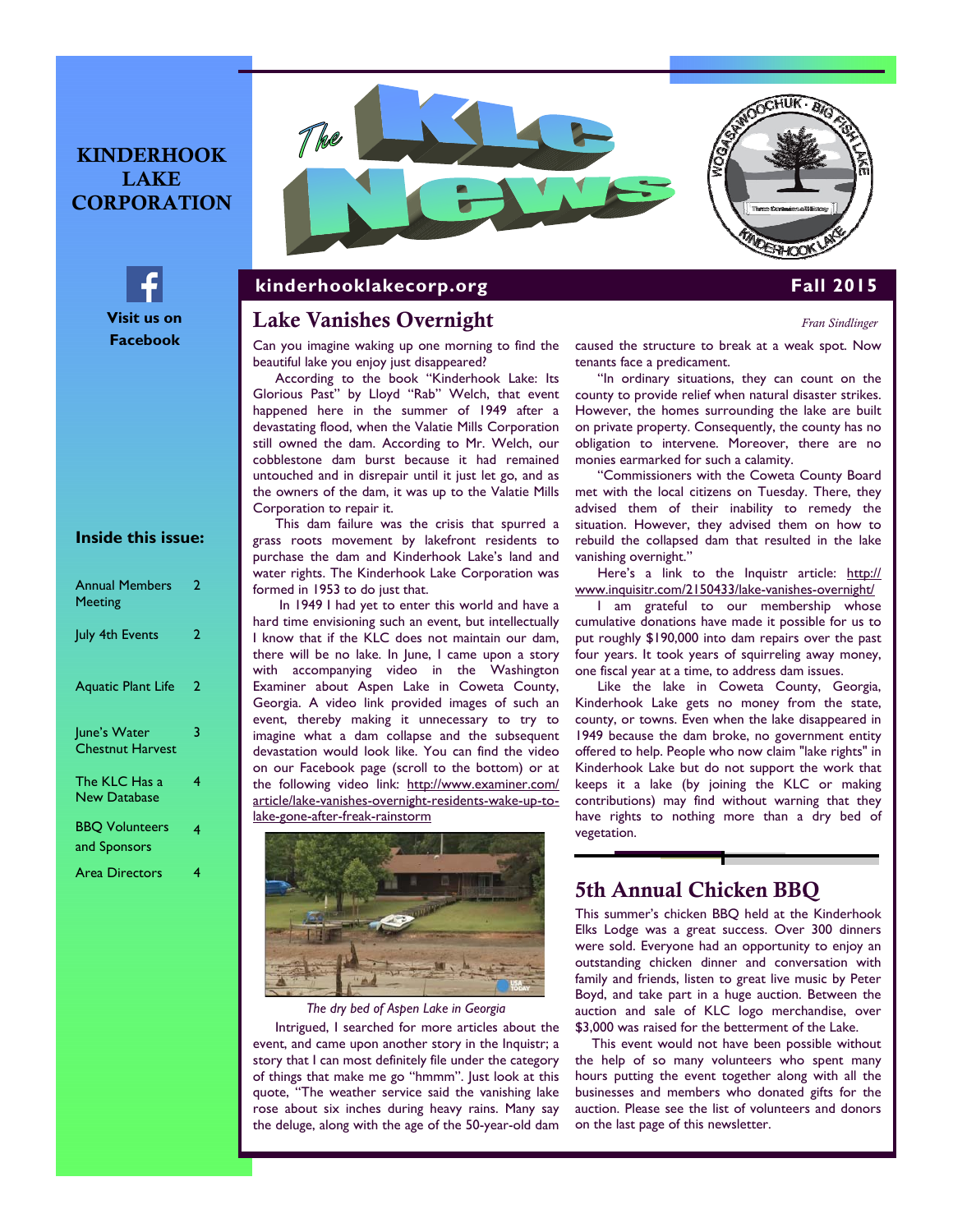





|                                  | <b>JO ANN MISTLER</b>                             |                                        |
|----------------------------------|---------------------------------------------------|----------------------------------------|
|                                  | <b>ASSOCIATE BROKER</b>                           |                                        |
|                                  | <sup>2</sup> 518.441.9198 ⊠loMistler@nycap.rr.com |                                        |
| 112 ROYAL ROAD<br>STUYVESANT, NY | Columbia                                          | OFFICE-5186539614<br>FAX: 518.799.2178 |
|                                  |                                                   |                                        |

### Annual Members Meeting

The Annual Meeting of the Members of the KLC took place on August 22nd at the KLIA hall. About 32 KLC members were in attendance, including 10 on the Board (plus many other members by proxy). General business was discussed, including the treasurer's report, and four existing Board members were reelected to new 3-year terms: Ken Bosen, Mike Franceour, Sharon Grubin, and Rick Theriault.

Several committees reported on recent activities.

- Bernie Kelleher reported on the recent improvements completed at the dam and the upcoming work to replace the sagging bridge over the dam.
- $\blacklozenge$  Rick Theriault reported on the success of the 5th Annual BBQ, stating that over 300 meals were sold and thanking the many volunteers and contributors to the auction which helped us raise over \$3,000 in funds.
- Ken Bosen reported on record merchandise sales this year, with the most favored item being the new One-Tree Island logo wine glasses.
- Bill Cleary reported that copper sulfate for algae control has been applied every 2-weeks by Drew Nelson and noted the effort Drew makes to maintain his applicators license and do the applications.
- Sharon Grubin reported on DEC's notice of intent to revoke our permit to install a gate in the lake by Rose Street Ext.
- ◆ Steve Sigler and Mike Francoeur reported on various fishing activities and the potential to stock large mouth bass in the lake this coming fall.
- $\blacklozenge$  It was noted that a strategic planning committee and a weed committee were formed by the board during the summer and will be meeting over the winter.

The meeting concluded with numerous questions and comments from members. Many members stayed after the meeting to enjoy coffee, donuts, and informal conversation with the Board.

*Don't forget …* 

## KLC Logo Merchandise Make Great Holiday Gifts

**Contact Ken Bosen at 518-456-1542. Photos of available merchandise can be found on our website.** 

- **KL History Books**
- **Sweatshirts Mugs**
- **Polo shirts**

**Henleys T-shirts Caps**

- **Flares Koozies**
- **Key Floats**
- **First Aid Kits**

**"One Tree Island" logo wine** 

**and beer glasses**

### July 4th Events

During the morning and early afternoon, July 4th turned out to be somewhat of a bust – at least weather-wise. But that didn't stop a decent contingency of 26 brave souls from turning out for the Kayak Rally. Congratulations to the winners: David O'Neil (\$100), Jessica Smith (\$50), Corrin Farmer (\$25) and Angelika Nelson (\$25). Thanks to the 40 lakefront property owners who put out orange flags and ran out between raindrops to hand out tickets.

Although the boat parade was officially cancelled, five decorated boats ignored the rain and paraded around the lake on their own, announcing their arrival with great fanfare. By mid-afternoon the rain had stopped and boaters wasted no time getting out on the lake to enjoy a rain-free, sunny afternoon.

Sadly the nighttime Ring of Fire was not as vibrant as years past, perhaps due to the weather. However, there was no shortage of spectacular fireworks displays around the lake lasting well into the night.

Let's keep our fingers crossed for beautiful weather next July 4th.

## Aquatic Plant-Life *Joe Collins*

Aquatic plant-life in a freshwater lake like Kinderhook is critical to the health of the lake. It provides shelter for fish and absorbs nutrients from the water which otherwise would feed algae and pollute the lake. However, our lake has had an over-abundance of plants since the first dam was built in the 1700's. Prior to construction of the dam, the west, north, and south shores of the lake were swampy flood-plains filled with fertile soil and weeds, completely unsuitable for shoreline residences. In the 1970's when the water-level was 8-ft. higher than it was originally, curly-leaf pondweed completely filled those areas and a cutter-boat had to cut paths through the weeds for residents to get their boats out into the main lake. At the time, the water-level could not be lowered in the winter because the gate on the dam needed repair. Weed barriers had to be constructed along shorelines for swimming. *(Continued on Page 3)*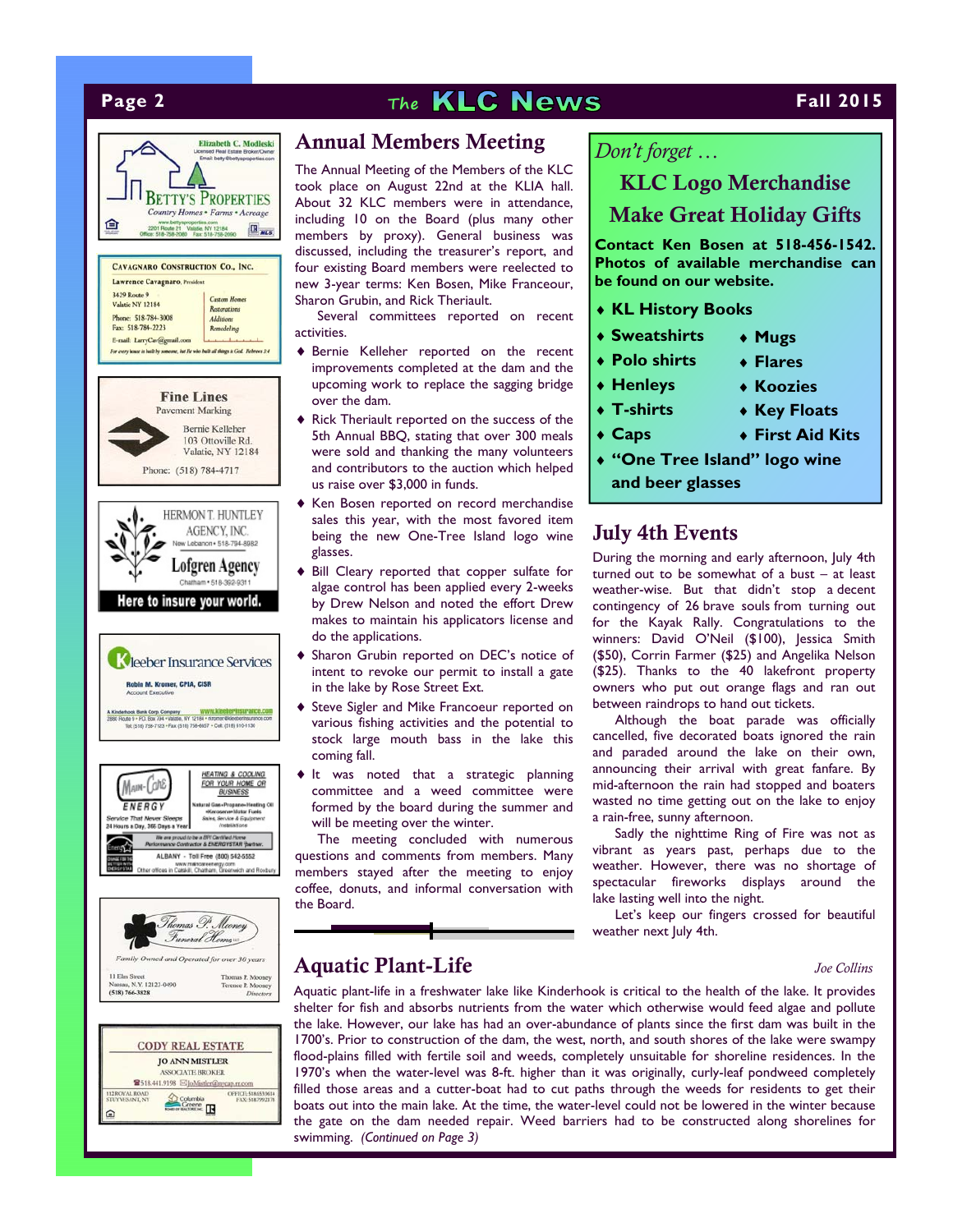# **Fall 2015 Page 3 The <b>KLC News Page 3**

## Aquatic Plant-Life *(Continued from Page 2)*

In the 1980's, milfoil moved into those areas and water chestnuts completely filled shallow areas at the north end of the lake; residents east of Paradise Island had to have paths cut into their homes. Homeowners on the west and south shores managed to control the spread of the plant but tons of nutlets were collected from shorelines. To provide control, Stan Cruden and his son constructed a cutter-boat and for several years he and his wife went out almost every night in the spring and early summer to cut heads off the plants so they could not produce nutlets and reproduce. By continuing to cut, clip and pull, the plants are now confined to the far north end of the lake but they still produce nutlets, so residents must continue to clip and pull them.

Once the dam gate had been repaired in the 80's and the drawdown was renewed, curly-leaf pondweed growth along shorelines was dramatically reduced but it still grows rapidly in May and June at 6- to 8-foot depths and dies off in July. It presents a problem because, when boats cut it off, strands float to shorelines. Milfoil presents an even greater problem because it is a perennial - when cut off, it reroots along shorelines. It and curly-leaf pondweed seeds are killed by freezing during the drawdown in the winter but seeds of bushy-pondweed, which is the fine-stemmed bushy plant that grows along shorelines in the summer, are not killed. It can be cleared by pulling and cutting, but, once again, presents a problem for swimmers and summer sports.

The KLC Directors have recently established a Weed Committee to monitor plant-growth in the lake and will be deciding what can and should be done to control each type of plant. Of current concern, is a new plant at both sides of the inlet at the north end of the lake. It has a smooth narrow leaf, grows in shallow water and is spreading extremely rapidly. It has tentatively been identified as "Leafy Pondweed" with the botanical name Potamogeton Foliosus.

Next spring, the KLC could use the help of as many volunteers as possible to help pull weeds. Please watch our website and Facebook page for the schedule and details of weed-pulling days.

## June's Water Chestnut Harvest *Lisa Benfield*

Water Chestnuts are an invasive weed with rosettes of floating triangular leaves, feather-like submerged leaves, a stem that can reach lengths of up to 15 feet, and very fine roots that anchor into the mud. Small white flowers appear in June and July and the plant produces a nut with barbed spines, commonly called a "nutlet". Water chestnuts form dense floating mats, severely limiting light, a critical element of the aquatic ecosystem.





*Floating Leaf Rosette Barbed Nutlet* 

With its origin in Eurasia, water chestnuts were first observed in America at Concord, MA in 1859, and have since spread to many waterways along the east coast. The weed is spread by the rosette and by the nutlets detaching from the stem and floating to another area on currents or by clinging to birds and other floating objects

Here on Kinderhook Lake, volunteers gathered at the north end on June  $2<sup>nd</sup>$  to help pull water chestnuts. Volunteers in kayaks and canoes pulled the invasive weeds out of the water, then loaded them on to one volunteer's larger boat. It was messy work with volunteers and their vessels needing a thorough scrubbing afterward. The thought was to pull the weed before the 'nutlets' let loose and disburse around the lake to seed new beds, become a nuisance for boaters, swimmers, and skiers, not to mention the agony of stepping on one of the barbed nutlets in or out of the water.

In about 90 minutes an amazing amount of weeds were pulled by just a dozen volunteers, making a noticeable dent in the coverage at the north end. Another effort will be mounted next spring, so please keep an eye out for scheduling. Imagine the dent we could make if two dozen volunteers showed up to help?



Thanks to the following volunteers: Eva Nelson, Andrew Nelson, Daniel Nelson, Betty Breid, Bill and Terry Cleary, Dan and Robin Langer, Steven Sigler, Mike Sigler, and Lisa Benfield. And thanks to Fran Sindlinger and John Bruford for bringing a pontoon boat full of delicious refreshments.



*Don't forget … the drawdown is just around the corner (starting around October 15th). Make sure all your water toys are out of the lake!*